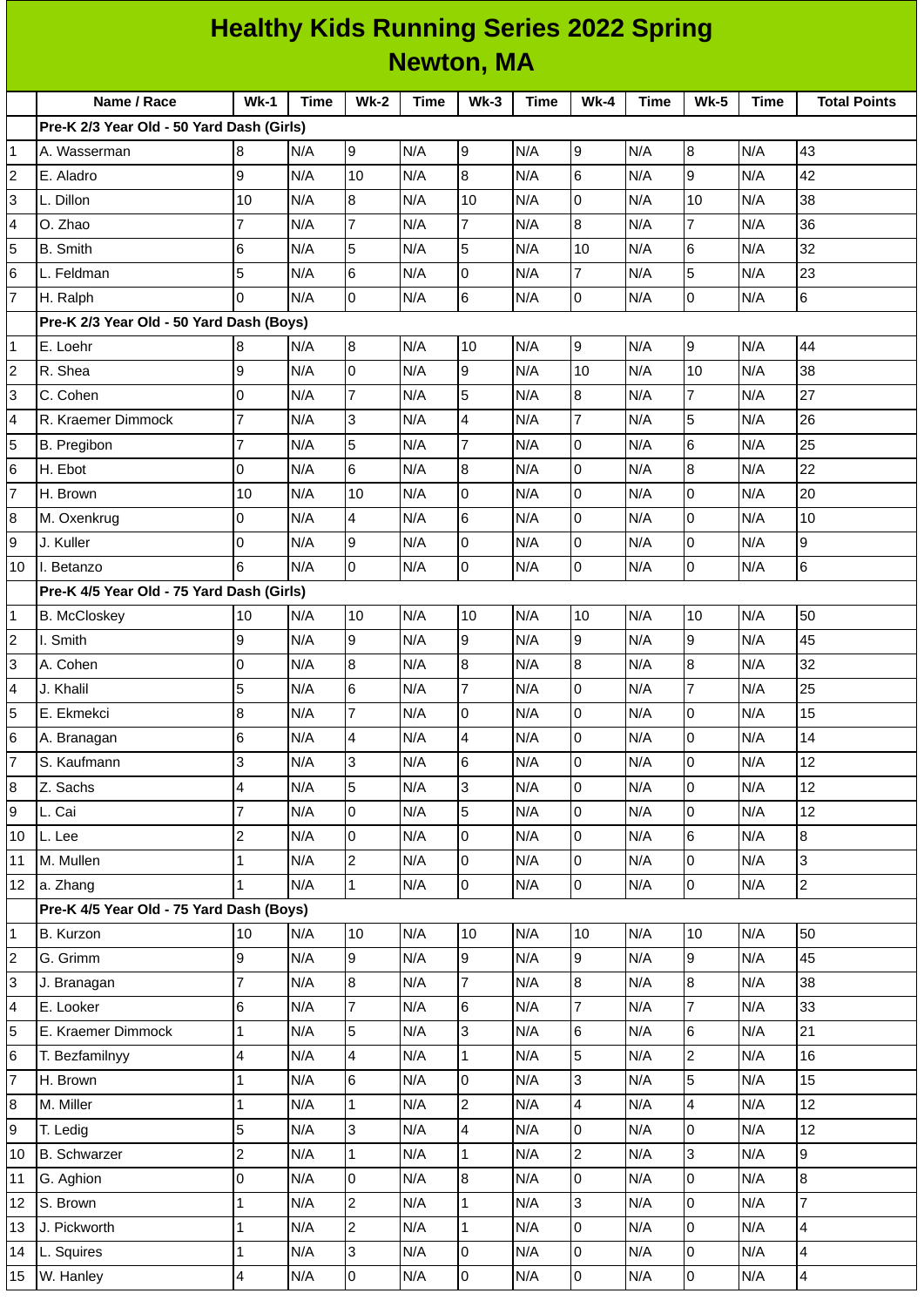## **Healthy Kids Running Series 2022 Spring Newton, MA**

| 16              | T. Carlson                                  | 0              | N/A   | $\mathbf 1$    | N/A   | $\mathbf{1}$     | N/A   | 0              | N/A   | 0              | N/A   | $\overline{c}$   |
|-----------------|---------------------------------------------|----------------|-------|----------------|-------|------------------|-------|----------------|-------|----------------|-------|------------------|
| 17              | R. Dalton                                   | $\mathbf{1}$   | N/A   | $\mathbf{1}$   | N/A   | O                | N/A   | 0              | N/A   | 0              | N/A   | $\overline{2}$   |
| 18              | D. Wilhelm                                  | $\overline{0}$ | N/A   | $\mathbf{1}$   | N/A   | $\overline{0}$   | N/A   | 0              | N/A   | 0              | N/A   | $\mathbf 1$      |
|                 | Kindergarten & 1st Grade - 1/4 Mile (Girls) |                |       |                |       |                  |       |                |       |                |       |                  |
| $\mathbf{1}$    | A. Johnson                                  | 10             | 01:44 | 10             | 01:32 | 10               | 01:41 | 10             | 01:47 | 10             | 01:36 | 50               |
| $\overline{c}$  | K. Morin-Schneider                          | 6              | 01:53 | $\overline{0}$ | N/A   | $\boldsymbol{8}$ | 01:58 | 9              | 01:58 | 9              | 01:42 | 32               |
| 3               | G. Sachs                                    | 5              | 02:04 | $\overline{7}$ | 02:01 | 9                | 01:56 | 0              | N/A   | 6              | 01:59 | 27               |
| 4               | G. Zheng                                    | 3              | 02:07 | 5              | 02:06 | $\overline{7}$   | 02:05 | 5              | 02:16 | 4              | 02:10 | 24               |
| 5               | C. Rounseville                              | $\overline{7}$ | 01:52 | $\overline{0}$ | N/A   | $\mathsf 0$      | N/A   | 8              | 02:01 | $\overline{7}$ | 01:58 | 22               |
| 6               | A. Burke                                    | $\overline{0}$ | N/A   | $6\phantom{a}$ | 02:03 | O                | N/A   | 6              | 02:12 | 8              | 01:53 | 20               |
| 7               | N. Kuller                                   | 9              | 01:47 | 9              | 01:45 | $\overline{0}$   | N/A   | 0              | N/A   | 0              | N/A   | 18               |
| 8               | L. Sarian                                   | 4              | 02:05 | $\overline{0}$ | N/A   | $\overline{0}$   | N/A   | $\overline{7}$ | 02:06 | 5              | 02:00 | 16               |
| 9               | H. Dalton                                   | 8              | 01:51 | 8              | 01:57 | O                | N/A   | 0              | N/A   | 0              | N/A   | 16               |
| 10              | A. Burke                                    | $\mathsf 0$    | N/A   | $\overline{4}$ | 02:12 | 0                | N/A   | 4              | 03:33 | 3              | 02:14 | 11               |
| 11              | P. Roose                                    | $\mathbf 1$    | 02:29 | $\overline{0}$ | N/A   | 5                | 02:20 | 0              | N/A   | 0              | N/A   | $\,6$            |
| 12              | O. Starzyk                                  | 0              | N/A   | $\overline{0}$ | N/A   | $6\phantom{.}6$  | 02:12 | 0              | N/A   | 0              | N/A   | $\,6$            |
| 13              | J. Ebot                                     | $\overline{c}$ | 02:09 | $\overline{c}$ | 02:23 | $\overline{0}$   | N/A   | 0              | N/A   | 0              | N/A   | 4                |
| 14              | T. Pogrebnyak                               | $\Omega$       | N/A   | $\overline{3}$ | 02:18 | $\overline{0}$   | N/A   | 0              | N/A   | 0              | N/A   | $\overline{3}$   |
|                 | Kindergarten & 1st Grade - 1/4 Mile (Boys)  |                |       |                |       |                  |       |                |       |                |       |                  |
| 1               | C. Looker                                   | 10             | 01:39 | 9              | 01:56 | 10               | 01:28 | 10             | 01:44 | 10             | 01:34 | 49               |
| 2               | J. Brown                                    | 9              | 01:43 | 10             | 01:51 | 9                | 01:29 | 0              | N/A   | 9              | 01:36 | 37               |
| 3               | B. Kapson                                   | 4              | 02:01 | $\bf{8}$       | 01:58 | 3                | 01:41 | 9              | 01:48 | 8              | 01:38 | 32               |
| 4               | M. Feldman                                  | 6              | 01:49 | $6\phantom{a}$ | 02:03 | 4                | 01:40 | 8              | 01:52 | 4              | 01:44 | 28               |
| 5               | N. Shin                                     | 7              | 01:46 | $\overline{7}$ | 02:02 | $6\phantom{.}6$  | 01:39 | 0              | N/A   | 6              | 01:41 | 26               |
| $6\phantom{.}6$ | A. Nordone                                  | 5              | 01:59 | $\overline{0}$ | N/A   | $\bf{8}$         | 01:32 | 0              | N/A   | $\overline{7}$ | 01:39 | 20               |
| 7               | A. Pregibon                                 | $\overline{c}$ | 02:03 | 5              | 02:04 | $6\phantom{.}6$  | 01:39 | 0              | N/A   | 3              | 01:45 | 16               |
| 8               | H. Schwarzer                                | 3              | 02:02 | $\mathbf{1}$   | 02:09 | $\mathbf{1}$     | 01:53 | 7              | 01:54 | $\mathbf 1$    | 01:52 | 13               |
| 9               | J. Scaramozza                               | $\overline{0}$ | N/A   | $\overline{c}$ | 02:08 | $\overline{7}$   | 01:37 | $\overline{0}$ | N/A   | 0              | N/A   | $\boldsymbol{9}$ |
| 10              | L. Betanzo                                  | 8              | 01:45 | l0             | N/A   | O                | N/A   | $\overline{0}$ | N/A   | 0              | N/A   | 8                |
| 11              | Z. Loehr                                    | $\overline{0}$ | N/A   | $\overline{4}$ | 02:05 | $\overline{0}$   | N/A   | 0              | N/A   | $\overline{c}$ | 01:46 | 6                |
| 12              | O. Sherman-Richards                         | $\overline{0}$ | N/A   | $\overline{0}$ | N/A   | $\mathsf{O}$     | N/A   | 0              | N/A   | 5              | 01:43 | 5                |
| 13              | M. Dillon                                   | $\mathbf{1}$   | 02:04 | $\overline{0}$ | N/A   | $\overline{c}$   | 01:52 | 0              | N/A   | $\mathbf{1}$   | 01:47 | $\overline{4}$   |
| 14              | T. Stefater                                 | 0              | N/A   | $\overline{3}$ | 02:07 | $\overline{0}$   | N/A   | 0              | N/A   | $\mathbf 1$    | 01:55 | 4                |
| 15              | B. Diniz                                    | $\Omega$       | N/A   | $\overline{1}$ | N/A   | $\overline{0}$   | N/A   | $\mathsf{O}$   | N/A   | 0              | N/A   | $\mathbf{1}$     |
|                 | 2nd & 3rd Grade - 1/2 Mile (Girls)          |                |       |                |       |                  |       |                |       |                |       |                  |
| $\mathbf{1}$    | P. Aviza                                    | 10             | 03:31 | 10             | 03:34 | 10               | 03:13 | 10             | 03:49 | 10             | 03:43 | 50               |
| 2               | A. Brown                                    | $\overline{7}$ | 03:39 | 9              | 03:36 | 9                | 03:14 | 0              | N/A   | 9              | 03:44 | 34               |
| 3               | C. Looker                                   | $\, 8$         | 03:33 | $\bf{8}$       | 03:37 | $\overline{0}$   | N/A   | 9              | 03:57 | 6              | 04:01 | 31               |
| 4               | G. Stephen                                  | 9              | 03:32 | $\overline{7}$ | 03:43 | $\overline{0}$   | N/A   | 8              | 04:05 | $\overline{7}$ | 03:55 | 31               |
| 5               | F. Vitale                                   | 6              | 03:52 | $\overline{0}$ | N/A   | $\bf{8}$         | 03:39 | $\overline{0}$ | N/A   | 8              | 03:53 | 22               |
| 6               | Y. Yu                                       | 4              | 04:30 | 5              | 04:53 | 5                | 05:59 | 0              | N/A   | 4              | 04:36 | 18               |
| $\overline{7}$  | Z. Khalil                                   | $\mathsf 0$    | N/A   | $6\phantom{.}$ | 04:50 | $6\phantom{.}$   | 05:58 | 0              | N/A   | 5              | 04:35 | 17               |
| 8               | N. Levin                                    | 0              | N/A   | $\overline{4}$ | 05:50 | $\overline{0}$   | N/A   | 0              | N/A   | 3              | 05:37 | $\overline{7}$   |
| 9               | S. Traverso                                 | $\overline{0}$ | N/A   | $\overline{0}$ | N/A   | 7                | 03:49 | 0              | N/A   | 0              | N/A   | $\overline{7}$   |
| 10              | A. Grigoreva                                | 5              | 04:12 | $\overline{0}$ | N/A   | $\overline{0}$   | N/A   | 0              | N/A   | 0              | N/A   | 5                |
|                 | 2nd & 3rd Grade - 1/2 Mile (Boys)           |                |       |                |       |                  |       |                |       |                |       |                  |
| $\mathbf{1}$    | K. Looker                                   | 10             | 03:28 | 10             | 03:27 | 10               | 03:33 | 10             | 03:43 | 10             | 03:38 | 50               |
| $\overline{c}$  | A. McCloskey                                | 8              | 03:54 | $8\,$          | 03:50 | 8                | 03:52 | 9              | 04:04 | 8              | 03:56 | 41               |
| 3               | A. HEIMAN                                   | 7              | 03:55 | $\overline{7}$ | 04:03 | 9                | 03:48 | 0              | N/A   | $\overline{9}$ | 03:53 | 32               |
|                 |                                             |                |       |                |       |                  |       |                |       |                |       |                  |